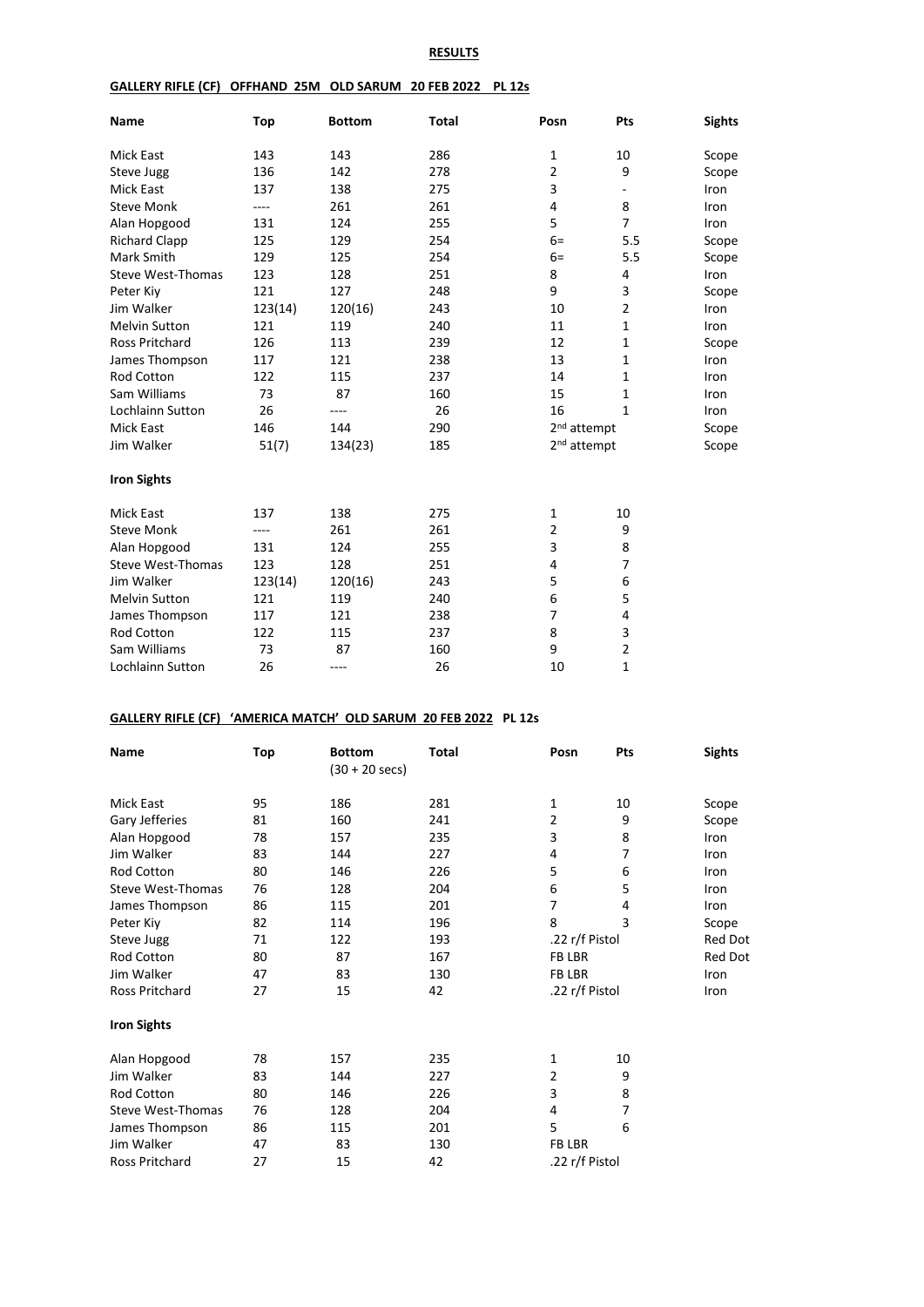# **.22 RIMFIRE OFFHAND 50m MELVILLE 27 FEB 2022**

| <b>Name</b>         | Score | Posn                    | Pts |
|---------------------|-------|-------------------------|-----|
| lan Smedley         | 264.2 | 1                       | 10  |
| <b>Rod Cotton</b>   | 258.3 | 2                       | 9   |
| Pete Smith          | 243.1 | 3                       | 8   |
| Mark Smith          | 236.0 | 4                       | 7   |
| Melvin Sutton (P)   | 234.0 | 5                       | 6   |
| Samual Williams (P) | 232.1 | 6                       | 5   |
| <b>Brian Biggs</b>  | 207.0 | 7                       | 4   |
| Lochlain Sutton (P) | 122.0 | 8                       | 3   |
| Mark Smith          | 252.4 | 2 <sup>nd</sup> attempt |     |
| <b>Rod Cotton</b>   | 187.0 | $2nd$ att – GR(CF)      |     |
| Samual Williams (P) | 165.0 | 2 <sup>nd</sup> attempt |     |

# **TIMED & PRECISION 1 50M, 30M, 20M, MELVILLE 27 FEB 2022 Using PL 7's**

| <b>Name</b>        | <b>Score</b> | Posn          | Pts |
|--------------------|--------------|---------------|-----|
|                    |              |               |     |
| Rod Cotton         | 260.2        | 1             | 10  |
| lan Smedley        | 255.0        | $\mathcal{P}$ | 9   |
| Pete Smith         | 248.4        | 3             | 8   |
| Sam Williams (P)   | 210.0        | 4             | 7   |
| Melvin Sutton (P)  | 199.1        | 5             | 6   |
| <b>Brian Biggs</b> | 54.0         | LBP           |     |

#### **GALLERY RIFLE (CF) OFFHAND 25M OLD SARUM 6 MAR 2022 PL 12s**

| Name                     | Top | <b>Bottom</b> | <b>Total</b> | Posn                    | Pts                      | Cal  | <b>Sights</b> |
|--------------------------|-----|---------------|--------------|-------------------------|--------------------------|------|---------------|
| <b>Mick East</b>         | 143 | 146           | 289          | 1                       | 10                       | .38  | Scope         |
| Simon East               | 141 | 136           | 277          | 2                       | 9                        | .38  | Scope         |
| <b>Mick East</b>         | 137 | 138           | 275          | 3                       | $\overline{\phantom{a}}$ | .45  | Iron          |
| <b>Ed Warden</b>         | 135 | 139           | 274          | 4                       | 8                        | .357 | Iron          |
| <b>Brian Biggs</b>       | 133 | 132           | 265          | 5                       | $\overline{7}$           | .357 | Scope         |
| Alan Hopgood             | 127 | 134           | 261          | $6=$                    | 5                        | .38  | Iron          |
| James Thompson           | 127 | 134           | 261          | $6=$                    | 5                        | .38  | Iron          |
| <b>Steve West-Thomas</b> | 126 | 135           | 261          | $6=$                    | 5                        | .38  | Iron          |
| Mark Smith               | 134 | 120           | 254          | 9                       | 3                        | .44  | Scope         |
| Sam Williams (Jr)        | 118 | 133           | 251          | 10                      | $\overline{2}$           | .38  | Iron          |
| Rod Cotton               | 124 | 120           | 244          | $11 =$                  | 1                        | .45  | Iron          |
| Peter Kiy                | 125 | 119           | 244          | $11 =$                  | 1                        | .38  | Scope         |
| Jim Walker               | 114 | 123           | 237          | 13                      | $\mathbf{1}$             | .357 | Iron          |
| <b>Steve Monk</b>        | 126 | 109           | 235          | 14                      | 1                        | .38  | Iron          |
| <b>Ross Pritchard</b>    | 112 | 116           | 228          | 15                      | $\mathbf{1}$             | .44  | Iron          |
| <b>Mick East</b>         | 146 | 146           | 292          | 2 <sup>nd</sup> attempt |                          | .38  | Scope         |
| Jim Walker               | 120 | 127           | 247          | 2 <sup>nd</sup> attempt |                          | .357 | Iron          |
| <b>Iron Sights</b>       |     |               |              |                         |                          |      |               |
| <b>Mick East</b>         | 137 | 138           | 275          | 1                       | 10                       | .45  |               |
| Ed Warden                | 135 | 139           | 274          | $\overline{2}$          | 9                        | .357 |               |
| Alan Hopgood             | 127 | 134           | 261          | $3=$                    | $\overline{7}$           | .38  |               |
| James Thompson           | 127 | 134           | 261          | $3=$                    | 7                        | .38  |               |
| <b>Steve West-Thomas</b> | 126 | 135           | 261          | $3=$                    | $\overline{7}$           | .38  |               |
| Sam Williams (Jr)        | 118 | 133           | 251          | 6                       | 5                        | .38  |               |
| Rod Cotton               | 124 | 120           | 244          | 7                       | 4                        | .45  |               |
| Jim Walker               | 114 | 123           | 237          | 8                       | 3                        | .357 |               |
| <b>Steve Monk</b>        | 126 | 109           | 235          | 9                       | $\overline{2}$           | .38  |               |
| <b>Ross Pritchard</b>    | 112 | 116           | 228          | 10                      | $\mathbf{1}$             | .44  |               |
| Jim Walker               | 120 | 127           | 247          | 2 <sup>nd</sup> attempt |                          | .357 |               |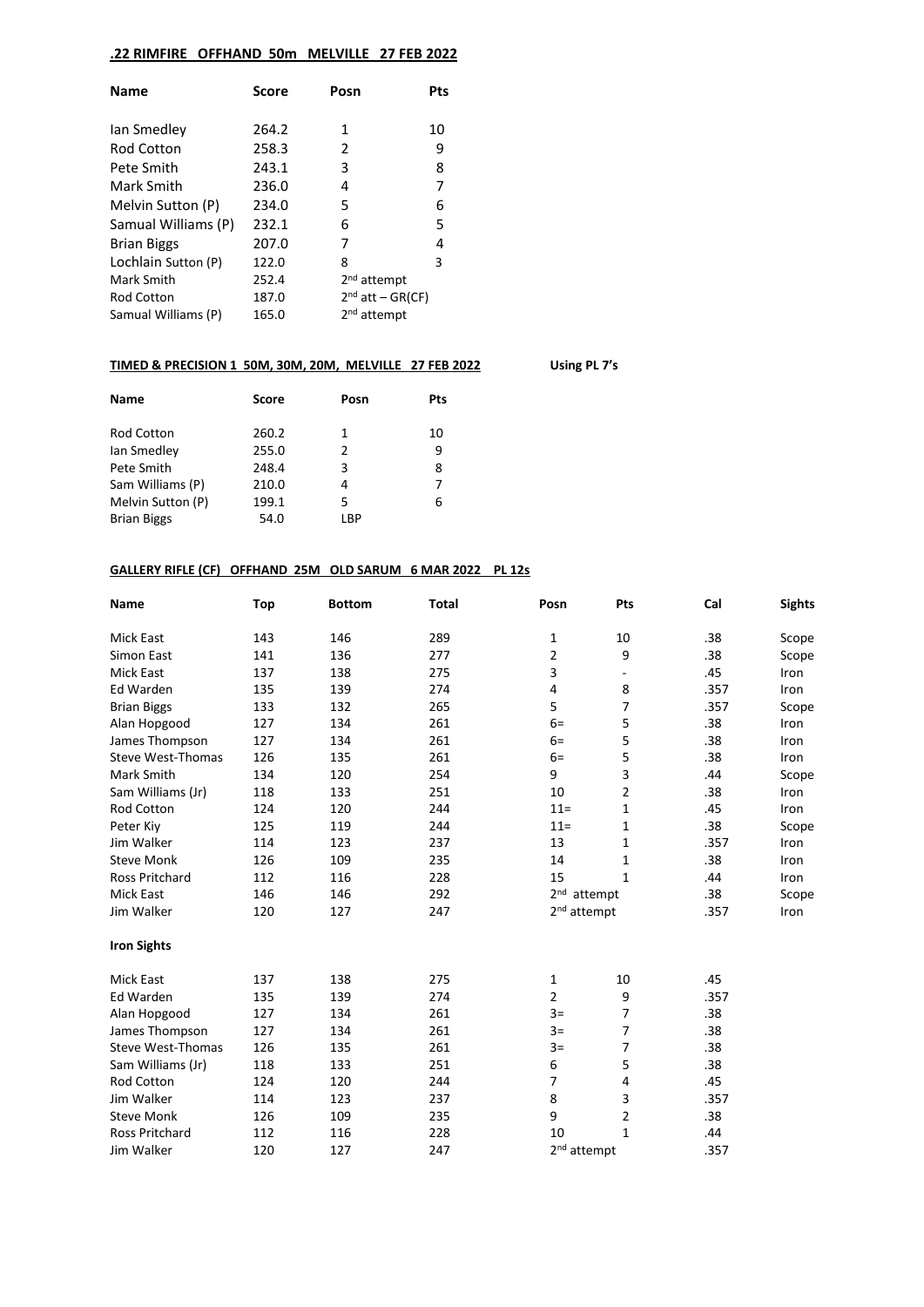# **GALLERY RIFLE (CF) 'TIMED & PRECISION 1' OLD SARUM 6 MAR 2022**

| <b>Name</b>              | <b>P1</b> | <b>P2</b> | P <sub>3</sub> | <b>Total</b> | Posn                    | Pts            |     | Cal Sights     |
|--------------------------|-----------|-----------|----------------|--------------|-------------------------|----------------|-----|----------------|
| Mick East                | 119.9     | 120.10    | 60.5           | 299.24       | $\mathbf{1}$            | 10             | .38 | Scope          |
| Ed Warden                | 119.6     | 119.3     | 60.2           | 298.11       | $\overline{2}$          | 9              | .38 | Scope          |
| Lloyd Davy               | 118.3     | 117.3     | 60.3           | 295.9        | 3                       | 8              | .38 | Red Dot        |
| Jim Walker               | 117.3     | 116.1     | 60.2           | 293.6        | 4                       | $\overline{7}$ | .38 | Iron           |
| Ross Pritchard           | 115.2     | 118.3     | 59.2           | 292.7        | 5                       | 6              | .38 | Scope          |
| Simon East               | 120.10    | 110.7     | 60.4           | 290.21       | 6                       | 5              | .38 | Scope          |
| Rod Cotton               | 114.1     | 117.4     | 59.3           | 290.8        | $\overline{7}$          | 4              | .45 | Iron           |
| James Thompson           | 114.2     | 116.2     | 60.3           | 290.7        | 8                       | 3              | .38 | Iron           |
| Steve West-Thomas        | 115.1     | 115.2     | 58.1           | 288.4        | 9                       | 3              | .38 | Iron           |
| Peter Kiy                | 115.4     | 113.1     | 59.1           | 287.6        | 10                      | $\overline{2}$ | .38 | Scope          |
| <b>Brian Biggs</b>       | 114.3     | 103.2     | 59.1           | 276.6        | 11                      | $\mathbf{1}$   | .38 | Scope          |
| Sam Williams (Jr)        | 96.0      | 108.0     | 55.0           | 259.0        | 12                      | $\mathbf{1}$   | .38 | Iron           |
| <b>Steve Monk</b>        | 113.1     | 48.2      | 60.1           | 221.4        | 13                      | $\mathbf{1}$   | .38 | Iron           |
| Mark Smith               | 60.0      | 105.0     | 56.1           | 221.1        | 14                      | $\mathbf{1}$   | .38 | Scope          |
| Jim Walker               | 97.1      | 114.2     | 45.0           | 256.3        | LBR                     |                | .38 | Iron           |
| <b>Iron Sights</b>       |           |           |                |              |                         |                |     |                |
| Jim Walker               | 117.3     | 116.1     | 60.2           | 293.6        | 1                       | 10             | .38 |                |
| Rod Cotton               | 114.1     | 117.4     | 59.3           | 290.8        | 2                       | 9              | .45 |                |
| James Thompson           | 114.2     | 116.2     | 60.3           | 290.7        | 3                       | 8              | .38 |                |
| <b>Steve West-Thomas</b> | 115.1     | 115.2     | 58.1           | 288.4        | 4                       | $\overline{7}$ | .38 |                |
| Sam Williams (Jr)        | 96.0      | 108.0     | 55.0           | 259.0        | 5                       | 6              | .38 |                |
| <b>Steve Monk</b>        | 113.1     | 48.2      | 60.1           | 221.4        | 6                       | 5              | .38 |                |
| .22 Rimfire Pistol       |           |           |                |              |                         |                |     |                |
| Mick East                | 115.2     | 111.1     | 59.1           | 285.4        | 1                       | 10             |     | <b>Red Dot</b> |
| Ed Warden                | 108.0     | 116.3     | 60.3           | 284.6        | $\overline{2}$          | 9              |     | Iron           |
| Rod Cotton               | 109.1     | 115.2     | 59.2           | 283.5        | 3                       | 8              |     | Red            |
| Dot/Iron                 |           |           |                |              |                         |                |     |                |
| <b>Steve Monk</b>        | 102.0     | 115.2     | 60.2           | 277.4        | $\overline{\mathbf{4}}$ | 7              |     | <b>Red Dot</b> |
| <b>Brian Biggs</b>       | 113.0     | 102.2     | 56.1           | 271.3        | 5                       | 6              |     | Iron           |
| Simon East               | 108.3     | 88.1      | 30.1           | 226.5        | 6                       | 5              |     | Red Dot        |
| Ross Pritchard           | 45.0      | 81.0      | 56.1           | 182.1        | 7                       | $\overline{4}$ |     | Iron           |
| <b>Steve Monk</b>        | 107.1     | 117.1     | 58.2           | 282.4        | 2 <sup>nd</sup> attempt |                |     |                |
| Rod Cotton               | 105.2     | 102.0     | 36.0           | 243.2        | 2 <sup>nd</sup> attempt |                |     |                |

# **F CLASS 600 YDS CENTURY 20 MAR 2022**

| <b>Name</b>           | <b>Class</b> | <b>Rifle</b>        | <b>Calibre</b> | <b>Bullet Wt</b> | <b>Score</b> | Posn | <b>Pts</b>    |
|-----------------------|--------------|---------------------|----------------|------------------|--------------|------|---------------|
| <b>Ross Pritchard</b> | F/O          | Barnard             | 6.5x47         | 140              | 65.4         | 1    | 10            |
| Mick East             | F/O          | Shilen DGA          | 6 Dasher       | 1405             | $63.6*$      | 2    | 9             |
| Mark Smith            | F/TR         | Remington           | .308           | 155              | 57.2         | 3    | 8             |
| <b>Mick East</b>      | F/TR         | Tikka M55 Sp        | .223           | 90               | 57.0         | 4    | $---$         |
| <b>Brian Biggs</b>    | F/TR         | Sabatti             | .308           | 155              | 54.1         | $5=$ | 6.5           |
| Alan Hopgood          | F/TR         | Sabatti             | .308           | 168              | 54.1         | $5=$ | 6.5           |
| <b>Melvin Sutton</b>  | F/TR         | Sabatti             | .308           | 168              | 51.0         | 7    | 5             |
| Samual Williams       | F/TR         | Sabatti             | .308           | 168              | 48.0         | 8    | 4             |
| Gary Jefferies        | F/TR         | Sabatti             | .308           | 168              | 47.0         | 9    | 3             |
| James Thompson        | F/TR         | <b>Accuracy Int</b> | .308           | 147              | 31.0         | 10   | 2             |
| <b>Mick East</b>      | F/O          | Barnard             | .284           | 180              | 72.7         |      | $2nd$ attempt |
| <b>Ross Pritchard</b> | F/O          | <b>Barnard</b>      | .284           | 180              | 56.2         |      | $2nd$ attempt |
| James Thompson        | F/TR         | <b>Accuracy Int</b> | .308           | 147              | 45.0         |      | $2nd$ attempt |

**\* 13 shots only**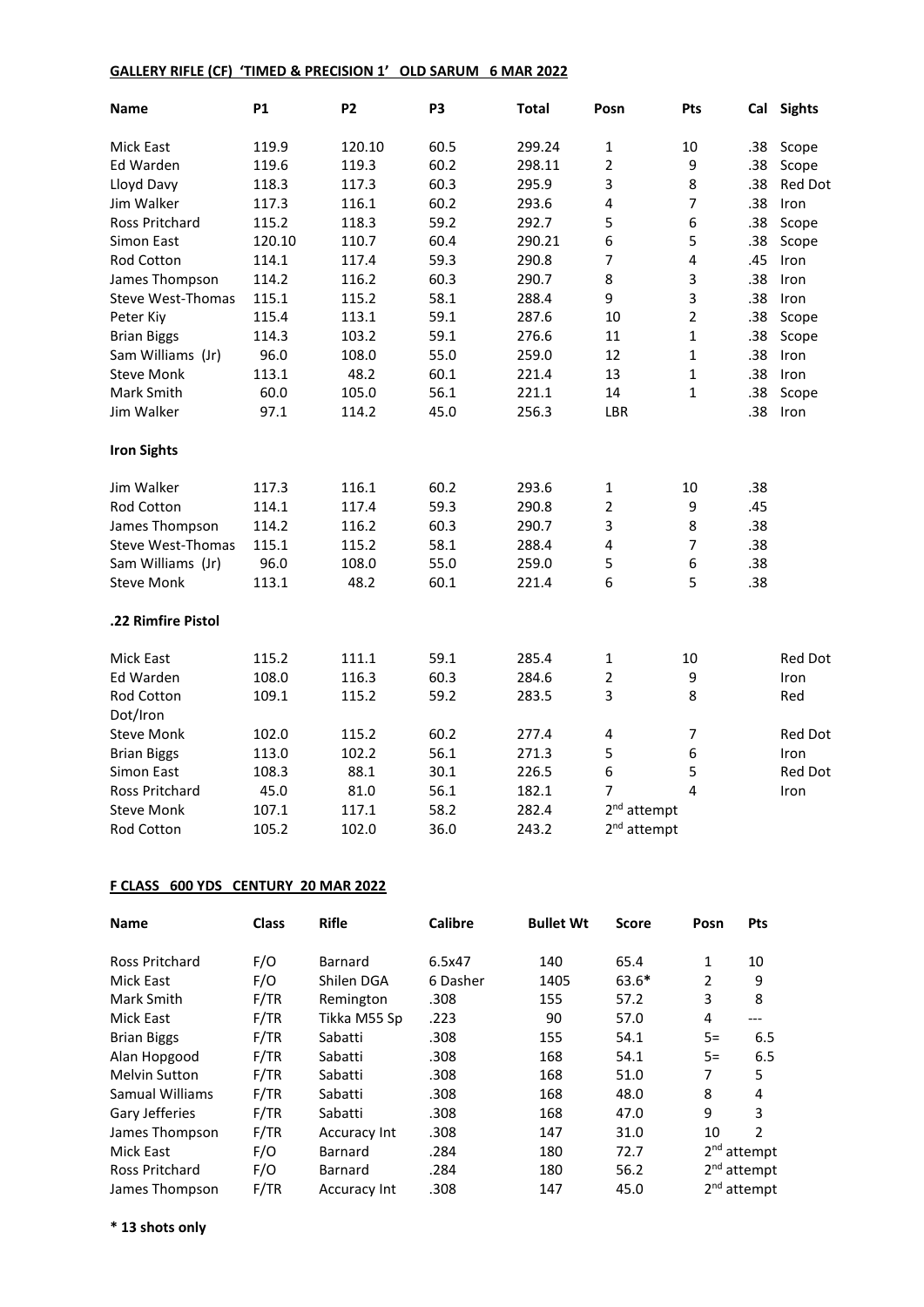# **F/TR**

| Mark Smith           | F/TR | Remington           | .308 | 155 | 57.2 |   | 10            |
|----------------------|------|---------------------|------|-----|------|---|---------------|
| Mick East            | F/TR | Tikka M55 Sp        | .223 | 90  | 57.0 | 2 | 9             |
| <b>Brian Biggs</b>   | F/TR | Sabatti             | .308 | 155 | 54.1 | 3 | 8             |
| Alan Hopgood         | F/TR | Sabatti             | .308 | 168 | 54.1 | 4 | 7             |
| <b>Melvin Sutton</b> | F/TR | Sabatti             | .308 | 168 | 51.0 | 5 | 6             |
| Samual Williams      | F/TR | Sabatti             | .308 | 168 | 48.0 | 6 | 5             |
| Gary Jefferies       | F/TR | Sabatti             | .308 | 168 | 47.0 | 7 | 4             |
| James Thompson       | F/TR | Accuracy Int        | .308 | 147 | 31.0 | 8 | 3             |
| James Thompson       | F/TR | <b>Accuracy Int</b> | .308 | 147 | 45.0 |   | $2nd$ attempt |

# **.22 RIMFIRE OFFHAND 25M OLD SARUM 27 MAR 2022 Targets – PL 14**

| <b>Name</b>          | Top | <b>Bottom</b> | <b>Total</b> | Posn                    | <b>Pts</b>     |
|----------------------|-----|---------------|--------------|-------------------------|----------------|
| Mick East            | 132 | 137           | 269          | 1                       | 10             |
| <b>Rod Cotton</b>    | 127 | 128           | 255          | 2                       | 9              |
| Alan Hopgood         | 125 | 128           | 253          | $3=$                    | 7.5            |
| John Turnham         | 122 | 131           | 253          | $3=$                    | 7.5            |
| <b>Chris Andrews</b> | 121 | 123           | 244          | 5                       | 6              |
| Steve West-Thomas    | 96  | 122           | 218          | 6                       | 5              |
| Mark Smith           | 121 | 92            | 213          | 7                       | 4              |
| <b>Steve Monk</b>    | 122 | 81            | 203          | 8                       | 3              |
| Jim Walker           | 104 | 95            | 199          | 9                       | $\overline{2}$ |
| <b>Richard Clapp</b> | 94  | 88            | 182          | 10                      | $\mathbf{1}$   |
| Sam Williams (Jr)    | 95  | 74            | 169          | 11                      | 1              |
| Mike Boakes          | 76  | 68            | 144          | 12                      | 1              |
| Torin Yates (G)(Jr)  | 48  | 54            | 102          | 13                      |                |
| <b>Mick East</b>     | 138 | 134           | 272          | 2 <sup>nd</sup> attempt |                |

# **.22 RIMFIRE 'TIMED & PRECISION 1' OLD SARUM 27 MAR 2022**

| <b>Name</b>          | <b>P1</b> | P <sub>2</sub> | P3   | Total | Posn           | <b>Pts</b> |
|----------------------|-----------|----------------|------|-------|----------------|------------|
| Mick East            | 119.4     | 118.4          | 60.1 | 297.9 | 1              | 10         |
| Ed Bush              | 117.0     | 115.4          | 59.3 | 291.7 | $\overline{2}$ | 9          |
| Rod Cotton           | 117.5     | 116.3          | 55.0 | 288.8 | 3              | 8          |
| <b>Chris Andrews</b> | 112.4     | 115.1          | 58.1 | 285.6 | 4              |            |
| Steve West-Thomas    | 113.1     | 108.1          | 58.0 | 279.2 | 5              | 6          |
| Jim Walker           | 114.1     | 102.2          | 56.0 | 272.3 | 6              | 5          |
| Melvin Sutton        | 81.0      | 76.0           | 37.0 | 194.0 | 7              | 4          |
| Mike Boakes          | 24.0      | 89.0           | 54.0 | 167.0 | 8              | 3          |
| Steve Monk           | 79.1      | 106.0          | 55.1 | 240.2 | Pistol         |            |
| Steve Monk           | 87.1      | 92.1           | 57.1 | 236.3 | Pistol         |            |
| Jim Walker           | 95.0      | 62.0           | 17.0 | 174.0 | .38 LBP        |            |

# **.22 RIMFIRE BENCHREST SCORE 25M OLD SARUM 27 MAR 2022 Semi-auto only.**

| <b>Name</b>         | <b>Rifle</b> | Ammo              | <b>Score</b> | Posn | <b>Points</b> |
|---------------------|--------------|-------------------|--------------|------|---------------|
| Mick East           | MOA 10/22    | SK Rifle Match    | 247.13       |      | 10            |
| Jim Walker          | S&W 15/22    | Eley Tenex        | 220.2        | 2    | 9             |
| Steve West-Thomas   | Ruger 10/22  | <b>CCI Blazer</b> | 212.3        | 3    | 8             |
| Chris Andrews       | Ruger 10/22  | <b>CCI Blazer</b> | 211.1        | 4    | 7             |
| Alan Hopgood        | Ruger 10/22  | <b>CCI Blazer</b> | 172.2        | 5.   | 6             |
| Torin Yates (G)(Jr) | Ruger 10/22  | Federal           | 105.0        | 6    |               |
|                     |              |                   |              |      |               |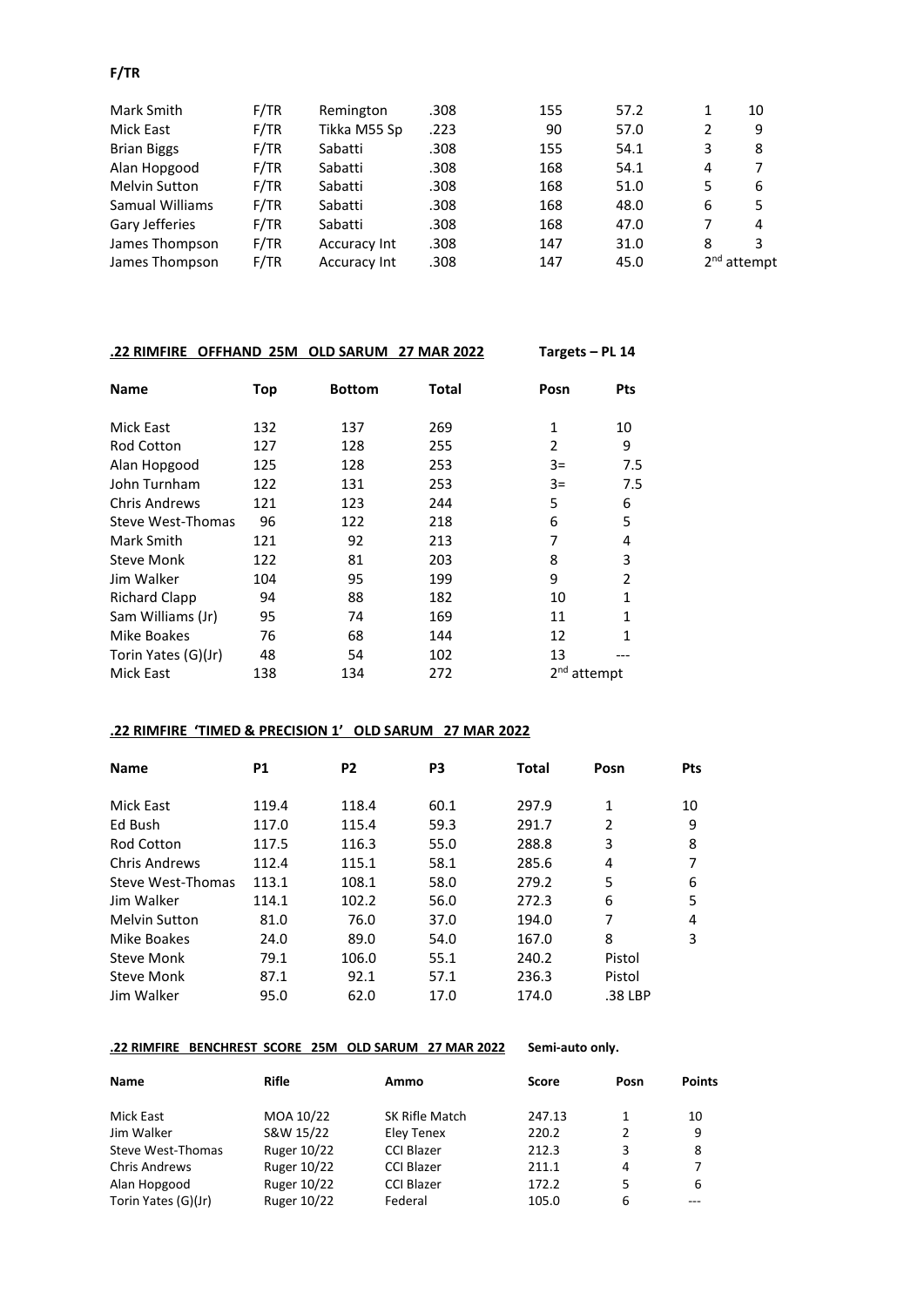| GALLERY RIFLE (CF) OFFHAND 25M OLD SARUM 3 APR 2022 |  |  |  |  |  |
|-----------------------------------------------------|--|--|--|--|--|
|-----------------------------------------------------|--|--|--|--|--|

**EXECUTE:** Targets – PL 8s (Centres for PL 7)

| Name                           | Top   | <b>Bottom</b> | <b>Total</b> | Posn                    | Pts | Cal  | <b>Sights</b> |
|--------------------------------|-------|---------------|--------------|-------------------------|-----|------|---------------|
| Mick East                      | 143.6 | 148.9         | 291.15       | 1                       | 10  | .38  | Scope         |
| <b>Rod Cotton</b>              | 145.5 | 142.3         | 287.8        | 2                       | 9   | .38  | Iron          |
| <b>Brian Biggs</b>             | 144.4 | 141.4         | 285.8        | 3                       | 8   | .357 | Scope         |
| Alan Hopgood                   | 139.2 | 142.4         | 281.6        | 4                       | 7   | .38  | Iron          |
| Jim Walker                     | 133.0 | 141.1         | 274.1        | 5                       | 6   | .38  | Iron          |
| James Thompson                 | 136.3 | 137.3         | 273.6        | 6                       | 5   | .38  | Iron          |
| <b>Steve Telfer</b>            | 134.2 | 137.1         | 271.3        | 7                       | 4   | .44  | Iron          |
| <b>Mick East</b>               | 148.9 | 149.9         | 297.18*      | $2nd$ attempt           |     | .38  | Scope         |
| Rod Cotton                     | 132.1 | 140.1         | 272.2        | 2 <sup>nd</sup> attempt |     | .44  | Iron          |
| * Club Record with PL 7 (PL 8) |       |               |              |                         |     |      |               |
| <b>Iron Sights</b>             |       |               |              |                         |     |      |               |
| Rod Cotton                     | 145.5 | 142.3         | 287.8        | 1                       | 10  | .38  | Iron          |
| Alan Hopgood                   | 139.2 | 142.4         | 281.6        | 2                       | 9   | .38  | Iron          |
| Jim Walker                     | 133.0 | 141.1         | 274.1        | 3                       | 8   | .38  | Iron          |
| James Thompson                 | 136.3 | 137.3         | 273.6        | 4                       | 7   | .38  | <b>Iron</b>   |
| <b>Steve Telfer</b>            | 134.2 | 137.1         | 271.3        | 5                       | 6   | .44  | Iron          |
| Rod Cotton                     | 132.1 | 140.1         | 272.2        | 2 <sup>nd</sup> attempt |     | .44  | Iron          |

# **GALLERY RIFLE (CF) 'MULTI-TARGET' OLD SARUM 3 APR 2022**

| <b>Name</b>         | Left     | <b>Right</b> | <b>Total</b> | Posn                    | Pts            | <b>Sights</b>  |
|---------------------|----------|--------------|--------------|-------------------------|----------------|----------------|
| <b>Mick East</b>    | 58.8     | 59.7         | 117.15       | 1                       | 10             | Scope          |
| Alan Hopgood        | 55.3     | 52.4         | 107.7        | $\overline{2}$          | 9              | Iron           |
| <b>Steve Telfer</b> | 51.1     | 50.3         | 101.4        | 3                       | 8              | Iron           |
| <b>Steve Monk</b>   | 51.2     | 49.1         | 100.3        | 4                       | $\overline{7}$ | Iron           |
| Jim Walker          | 50.0(13) | 47.3(11)     | 97.3         | 5                       | 6              | Iron           |
| Gary Jefferies      | 46.0     | 49.0         | 95.0         | 6                       | 5              | Scope          |
| Rod Cotton          | 52.2     | 42.0         | 94.2         | 7                       | 4              | Iron           |
| <b>Brian Biggs</b>  | 42.1     | 48.3         | 90.4         | 8                       | 3              | Scope          |
| James Thompson      | 50.1     | 34.2         | 84.3         | 9                       | $\overline{2}$ | Iron           |
| Jim Walker          | 51.0     | 45.4         | 96.4         | 2 <sup>nd</sup> attempt |                | Iron           |
| James Thompson      | 46.1     | 47.0         | 93.1         | 2 <sup>nd</sup> attempt |                | Iron           |
| Jim Walker          | 57.5     | 50.3         | 107.8        | 3rd attempt             |                | Iron           |
| <b>Iron Sights</b>  |          |              |              |                         |                |                |
| Alan Hopgood        | 55.3     | 52.4         | 107.7        | 1                       | 10             | Iron           |
| <b>Steve Telfer</b> | 51.1     | 50.3         | 101.4        | 2                       | 9              | Iron           |
| <b>Steve Monk</b>   | 51.2     | 49.1         | 100.3        | 3                       | 8              | Iron           |
| Jim Walker          | 50.0(13) | 47.3(11)     | 97.3         | 4                       | $\overline{7}$ | Iron           |
| Rod Cotton          | 52.2     | 42.0         | 94.2         | 5                       | 6              | Iron           |
| James Thompson      | 50.1     | 34.2         | 84.3         | 6                       | 5              | Iron           |
| Jim Walker          | 51.0     | 45.4         | 96.4         | 2 <sup>nd</sup> attempt |                | Iron           |
| James Thompson      | 46.1     | 47.0         | 93.1         | 2 <sup>nd</sup> attempt |                | Iron           |
| Jim Walker          | 57.5     | 50.3         | 107.8        | 3rd attempt             |                | Iron           |
| .22 r/f Pistol      |          |              |              |                         |                |                |
| <b>Mick East</b>    | 52.2     | 48.2         | 100.4        | 1                       | 10             | <b>Red Dot</b> |
| RodCotton           | 43.0     | 47.2         | 90.2         | $\overline{2}$          | 9              |                |
| <b>Steve Monk</b>   | 47.1     | 42.1         | 89.2         | 3                       | 8              |                |
| <b>Brian Biggs</b>  | 26.0     | 51.1         | 77.1         | 4                       | $\overline{7}$ |                |
| <b>Steve Monk</b>   | 50.2     | 48.3         | 98.5         | 2 <sup>nd</sup> attempt |                |                |
| <b>Rod Cotton</b>   | 49.2     | 48.1         | 97.3         | 2 <sup>nd</sup> attempt |                |                |